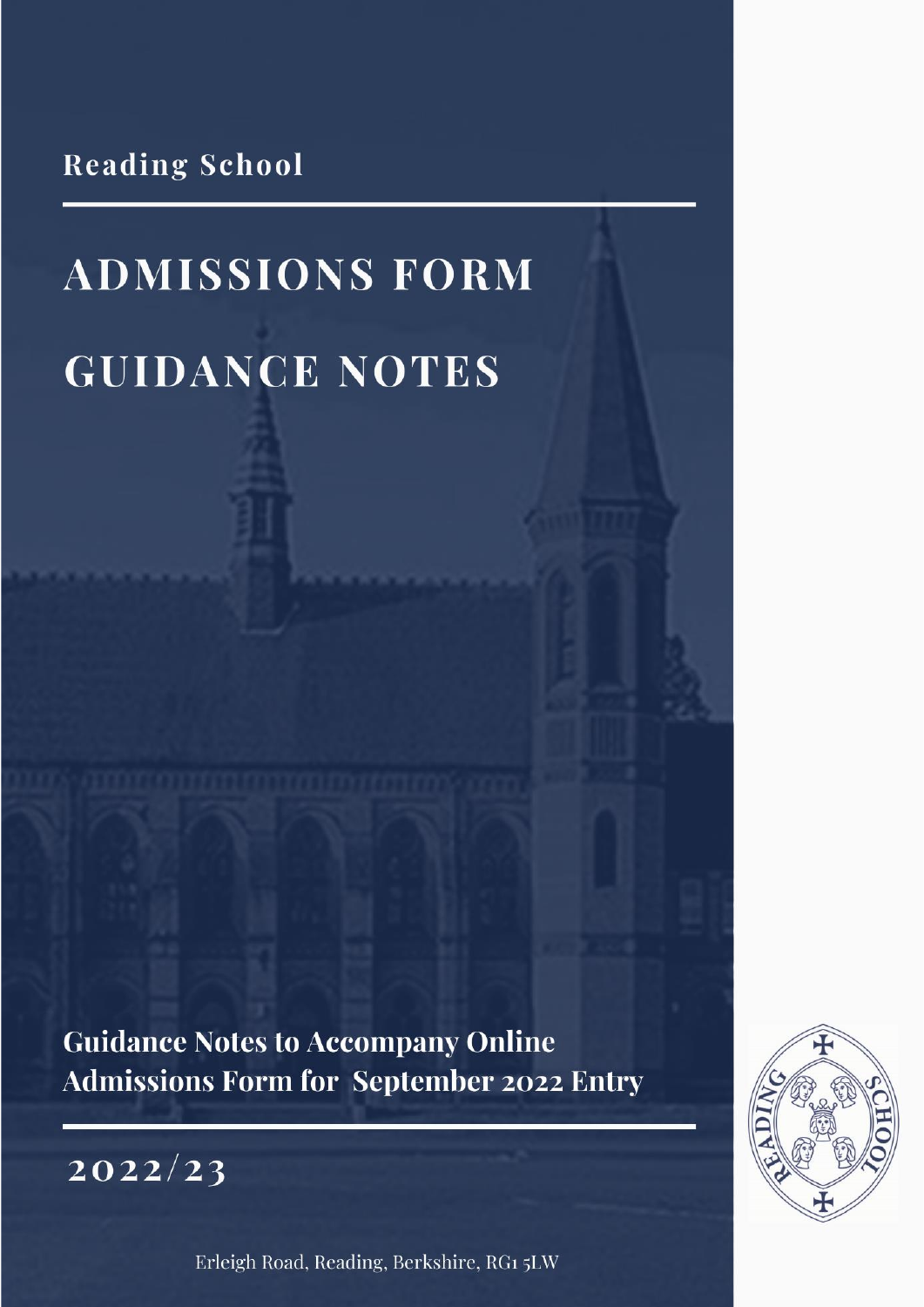## **CONTENTS PAGE**

| SECTION 3 - INFORMATION RELATING TO CHILDREN NOT LIVING PERMANENTLY |  |
|---------------------------------------------------------------------|--|
|                                                                     |  |
|                                                                     |  |
|                                                                     |  |
|                                                                     |  |
|                                                                     |  |
|                                                                     |  |
|                                                                     |  |
|                                                                     |  |
|                                                                     |  |
|                                                                     |  |
|                                                                     |  |
|                                                                     |  |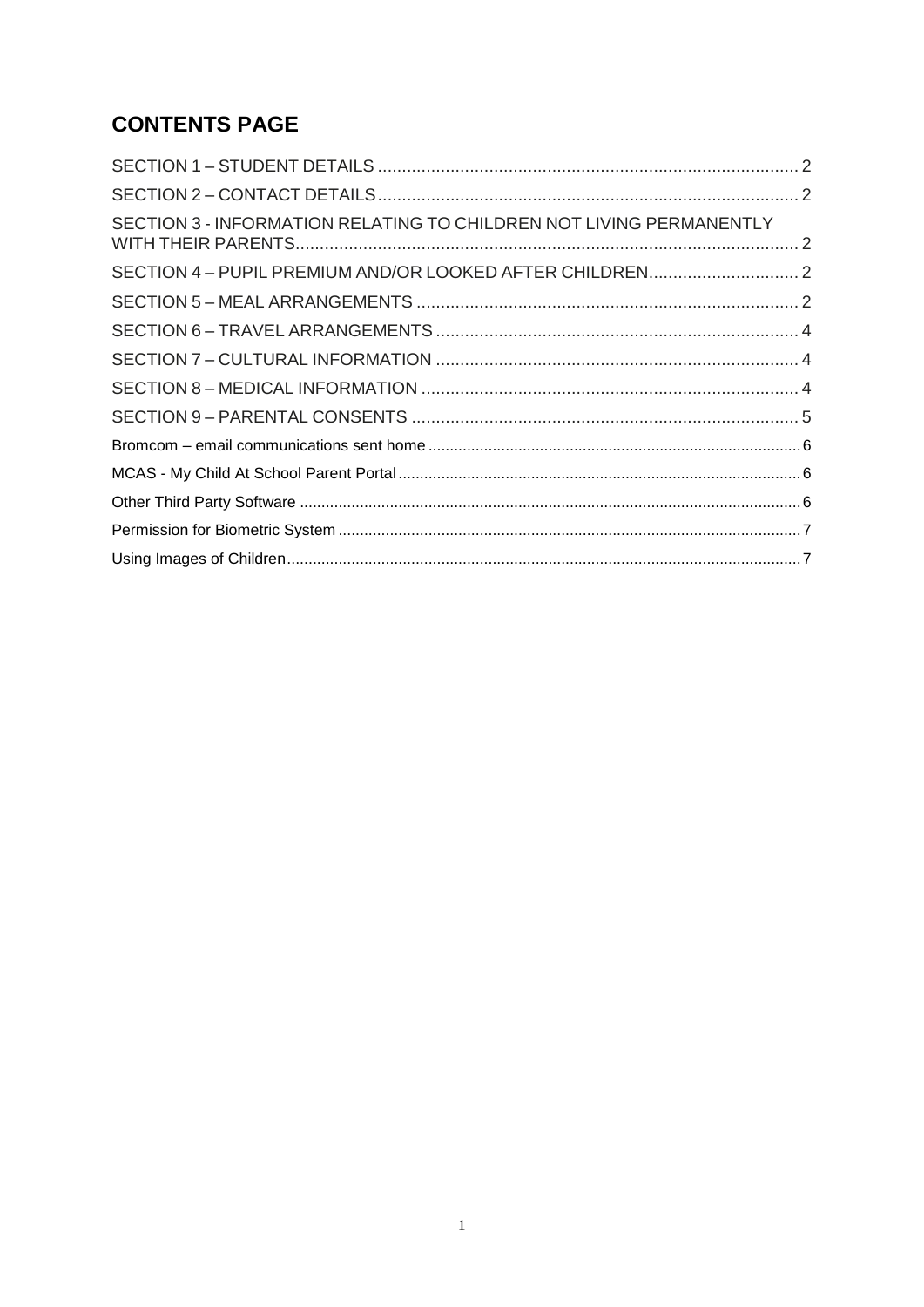## <span id="page-2-0"></span>**SECTION 1 – STUDENT DETAILS**

This section will be prepopulated with the student details submitted on the original application form.

#### <span id="page-2-1"></span>**SECTION 2 – CONTACT DETAILS**

In the section for parent contact details please ensure that you include two separate parental email addresses and not the student email address. Please provide personal email addresses and not a work email. This email address will be used for parental school communications.

#### • **Guardian Information**

For all boarders with parents who live overseas, the school will need to hold full contact details of the Guardian your son spends weekends and exeats with. For pupils who have only one parent with legal responsibility, we do require details of a nominated adult who will be a secondary contact. This person will only be contacted in emergencies when the school cannot contact the parent/guardian.

## <span id="page-2-2"></span>**SECTION 3 - INFORMATION RELATING TO CHILDREN NOT LIVING PERMANENTLY WITH THEIR PARENTS**

Please complete this section if your son does not live permanently with the parents.

#### <span id="page-2-3"></span>**SECTION 4 – PUPIL PREMIUM AND/OR LOOKED AFTER CHILDREN**

Please complete this section if your son has been adopted from care or is eligible for Pupil Premium.

## <span id="page-2-4"></span>**SECTION 5 – MEAL ARRANGEMENTS**

Please specify in this section if your son has any special dietary requirements for either personal or cultural reasons. Please also mention any food intolerances here.

#### • **School Meals**

Research has shown that children at school benefit from a nutritious meal at lunchtime. The catering staff at Reading School will provide an excellent range of hot and cold meals, salads, baguettes and sandwiches that all meet the requirement for Healthy School status.

The cost of a school meal is approximately £3.70 for the main meal and dessert. Students can of course mix and match their choices according to the value of the meal they are buying.

#### • **Free School Meals**

Eligibility Criteria: Free school meals are available to children whose parents are in receipt of:

- Universal Credit (provided you have an annual net earned income of no more than £7,400, as assessed by earnings from up to three of your most recent assessment periods)
- Income Support
- Income-based Jobseeker's Allowance
- Income-related Employment and Support Allowance
- Support under Part VI of the Immigration and Asylum Act 1999
- The guarantee element of Pension Credit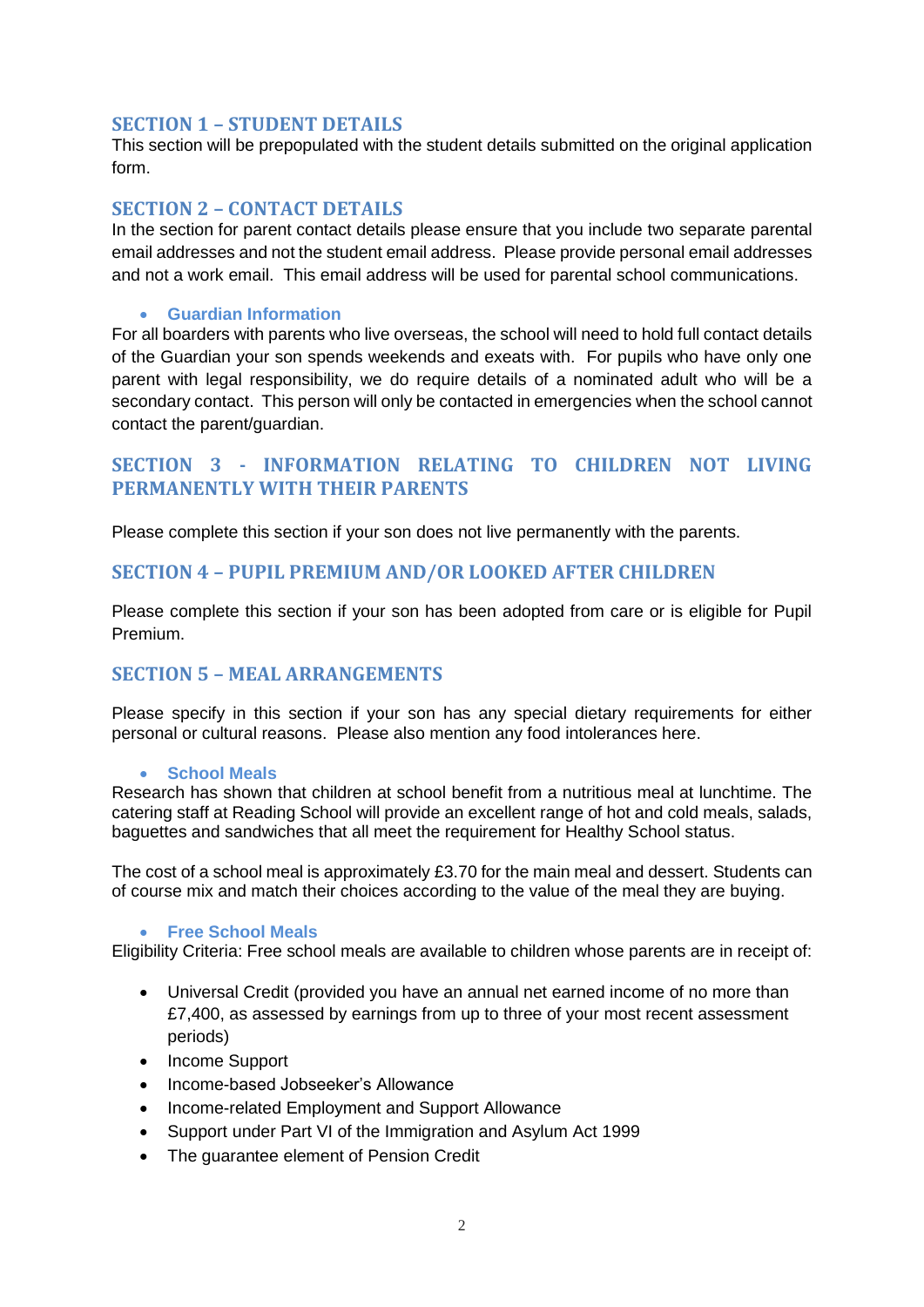- Child Tax Credit (provided you're not also entitled to Working Tax Credit and have an annual gross income of no more than £16,190)
- Working Tax Credit run-on paid for four weeks after you stop qualifying for Working Tax Credit
- **Process to be entitled to Free School Meals**

An application form will be sent to you from the school for completion which must include the name of each child who is eligible for free school meals. See eligibility criteria above. The application form and evidence to support the claim should be given to your child's school each term.

A pupil is only eligible to receive a free school meal when a claim for the meal has been made on their behalf, and their eligibility has been verified by the school where they are enrolled or by the local authority. Free School Meals cannot be provided without supporting documentation.

See the table below for required forms of evidence that are acceptable in support of the claim.

| <b>Criteria</b>                                                                                                 | <b>Documentary evidence</b>                                                                                                                                                                                                                                                                                                                                                                                                                                                                                                                                                                                                                                                     |  |  |  |
|-----------------------------------------------------------------------------------------------------------------|---------------------------------------------------------------------------------------------------------------------------------------------------------------------------------------------------------------------------------------------------------------------------------------------------------------------------------------------------------------------------------------------------------------------------------------------------------------------------------------------------------------------------------------------------------------------------------------------------------------------------------------------------------------------------------|--|--|--|
| Income Support or<br>Income Based Job                                                                           | A recent letter or bank statement, less than one year old,<br>confirming the applicant's entitlement to either Income Support                                                                                                                                                                                                                                                                                                                                                                                                                                                                                                                                                   |  |  |  |
| Seekers                                                                                                         | or Income-based Job Seekers Allowance.<br>Letter and / or statement must show the current name                                                                                                                                                                                                                                                                                                                                                                                                                                                                                                                                                                                  |  |  |  |
| Allowance:                                                                                                      |                                                                                                                                                                                                                                                                                                                                                                                                                                                                                                                                                                                                                                                                                 |  |  |  |
|                                                                                                                 | and address.                                                                                                                                                                                                                                                                                                                                                                                                                                                                                                                                                                                                                                                                    |  |  |  |
|                                                                                                                 | Bank statement must record the payment as 'DWP I/S'                                                                                                                                                                                                                                                                                                                                                                                                                                                                                                                                                                                                                             |  |  |  |
|                                                                                                                 | www.jobcentreplus.gov.uk                                                                                                                                                                                                                                                                                                                                                                                                                                                                                                                                                                                                                                                        |  |  |  |
| Credit<br>Universal<br>Working<br>but not<br>Tax Credit:                                                        | A copy of Tax Award Credit Notice (Form TC 602, Final Award<br>$\bullet$<br>Notice) from the Inland Revenue that confirms the household's<br>entitlement to Universal Credit, provided you are not entitled to<br>Working Tax Credit and have an annual income (as assessed<br>by Her Majesty's office Revenue and Customs) that does not<br>exceed £16,190.<br><b>Note:</b> within Working Tax Credit there is an element for child care.<br>This element forms part of WTC and therefore precludes entitlement<br>to claim FSM with the exception of where this is paid for the first four<br>weeks of unemployment before transferring to other benefits.<br>www.hmrc.gov.uk |  |  |  |
| Guarantee<br>element of State                                                                                   | Pension Credit Award Credit Notice (M1000) from The Pension<br>Service, which is less than a year old and must clearly state the                                                                                                                                                                                                                                                                                                                                                                                                                                                                                                                                                |  |  |  |
| <b>Pension Credit:</b>                                                                                          | Guarantee element.                                                                                                                                                                                                                                                                                                                                                                                                                                                                                                                                                                                                                                                              |  |  |  |
|                                                                                                                 | www.thepensionservice.go.uk                                                                                                                                                                                                                                                                                                                                                                                                                                                                                                                                                                                                                                                     |  |  |  |
| Support under part<br>6 of the<br>Immigration and<br>Asylum Act 1999<br><b>AND Parent/Legal</b><br>Carer status | You will need to confirm asylum seeker status and your legal<br>responsibility for the child/children. Acceptable forms of evidence are:<br><b>Evidence of Asylum Seeker status</b><br>Home Office documentation confirming Asylum Seeker status<br>$\bullet$<br>and Port of Entry and / or Home Office reference number,<br><b>OR</b>                                                                                                                                                                                                                                                                                                                                          |  |  |  |
|                                                                                                                 | If applicable, National Asylum Support Service (NASS)<br>$\bullet$<br>documentation including reference,<br>AND (see next page)<br><b>Parent /Legal Carer status</b>                                                                                                                                                                                                                                                                                                                                                                                                                                                                                                            |  |  |  |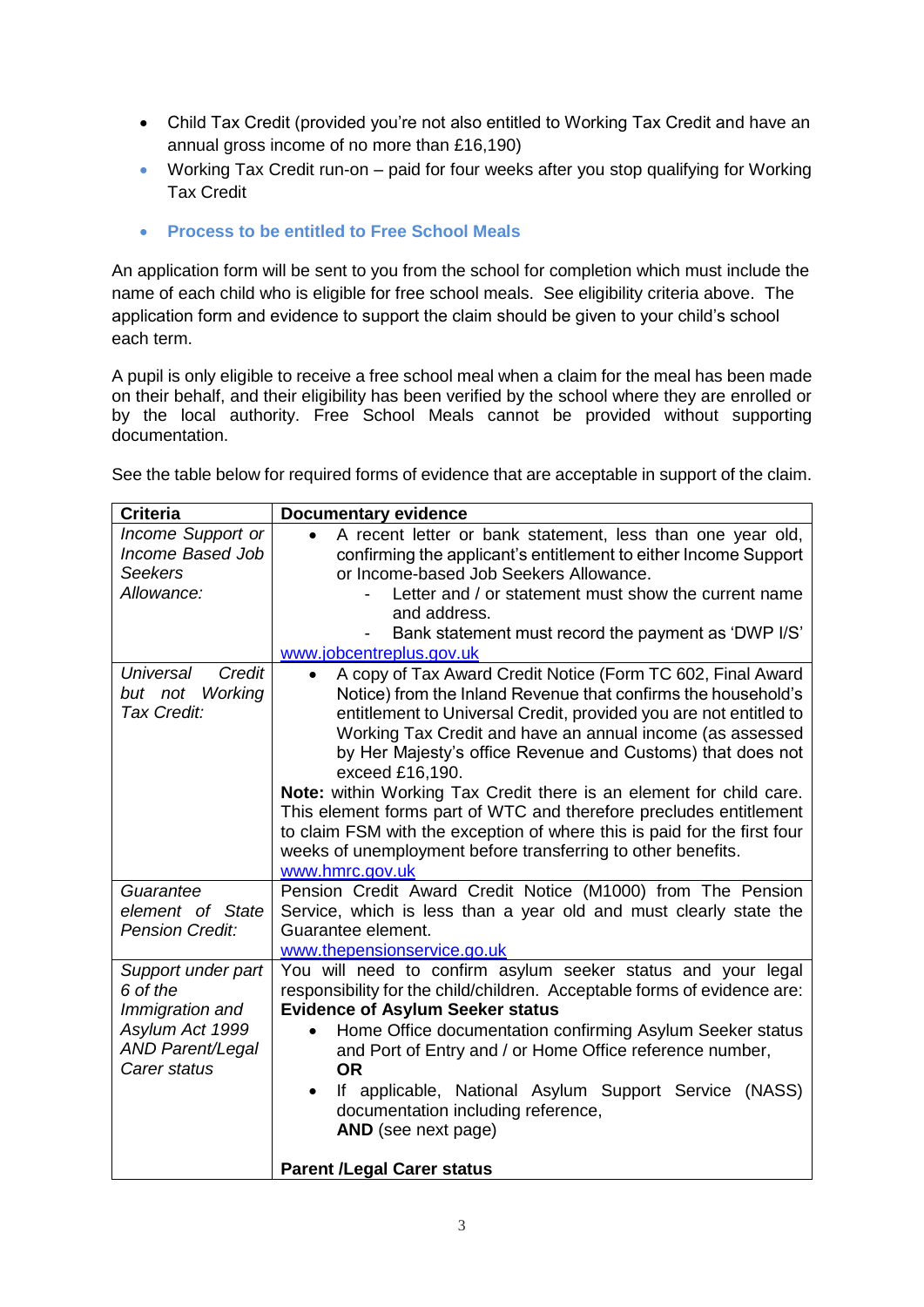|  | • Evidence that you are the parent / legal carer responsible for<br>the child / children you wish to claim FSM e.g. Home Office<br>documentation / NASS documentation / IND Application<br><b>Registration Cards.</b> |
|--|-----------------------------------------------------------------------------------------------------------------------------------------------------------------------------------------------------------------------|
|  | www.asylumsupport.info/nass.htm<br>www.opsi.gov.uk/ACTS/acts2002/20020041.htm                                                                                                                                         |

## <span id="page-4-0"></span>**SECTION 6 – TRAVEL ARRANGEMENTS**

Please complete this section indicating how your son travels to school.

#### <span id="page-4-1"></span>**SECTION 7 – CULTURAL INFORMATION**

Please complete this section regarding cultural information with details of your son's religion, ethnicity, home language and first language.

A First Language other than English should be recorded where a student was exposed to the language during early development and continues to be exposed to this language at home or in the community.

If the child was exposed to more than one language (which may include English) during early development, the language other than English should be recorded, irrespective of the student's proficiency in English.

## <span id="page-4-2"></span>**SECTION 8 – MEDICAL INFORMATION**

Please complete this section with details of your son's doctor, any medical conditions and allergies he may suffer from, and a record of his immunisations.

#### **DISABILITY DISCRIMINATION**

The Disability Discrimination Act 2005 (DDA) is now incorporated in the Single Equality Act (2010) and together they require schools to:

- Promote equality of opportunity.
- Promote positive attitudes towards disabled people.
- Assess and monitor the impact of their activities on disabled people.
- Make reasonable adjustments to ensure disabled children are not disadvantaged.
- Improve outcomes for disabled people.

Schools in England are currently required to collect data on children with Special Educational Need (SEN), but this does not capture information about all disabled children and to date there has been no consistent way of identifying and categorising disabilities. Collecting this information should help policy and practice to respond to the needs of disabled children and their families in line with the Disability Equality Duty (DED) and Single Equality Schemes.

Please can we ask you to complete the questionnaire included in the Admission Form, whether or not your son has any difficulties.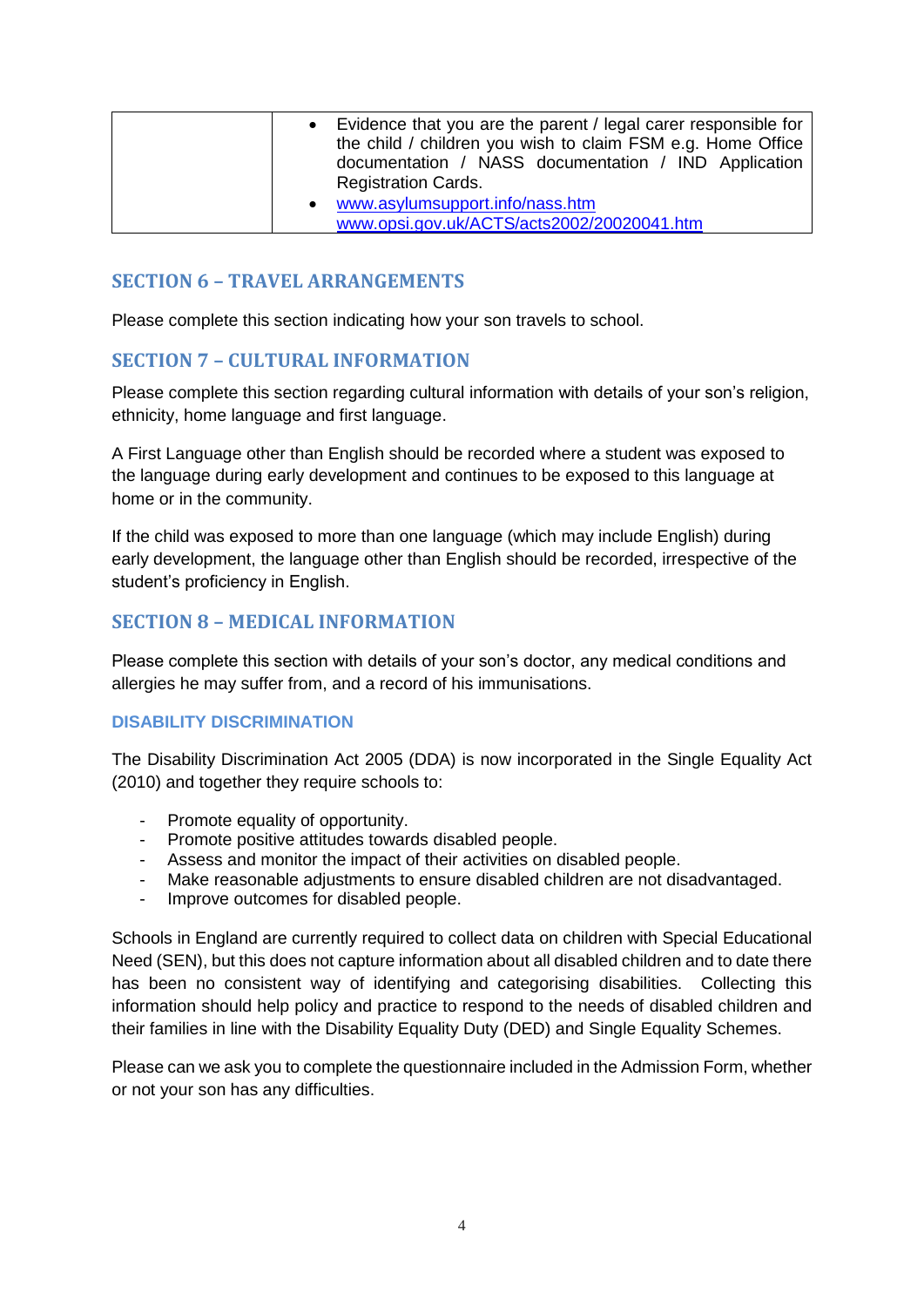## <span id="page-5-0"></span>**SECTION 9 – PARENTAL CONSENTS**

To enable a smooth transition for your son when he starts at Reading School please can you ensure that all consents are approved.

• **Paracetamol/Antiseptic Wipes**

Please sign this section to agree to your son being administered paracetamol/antiseptic wipes.

• **ICT User Agreement** 

## **Philosophy**

At Reading School we believe that the use of Information and Communication Technology prepares pupils to participate in a rapidly changing world in which work and other activities are increasingly transformed by access to varied and developing technology, both off and online. Pupils use ICT tools to find, explore, analyse, exchange and present information responsibly, creatively and with discrimination. They learn how to employ ICT to enable rapid access to ideas and experiences from a wide range of people, communities and cultures. Increased capability in the use of ICT promotes initiative and independent learning, with pupils being able to make informed judgements about when and where to use ICT to best effect, and consider its implications for home and work both now and in the future.

The overall aim for the informed use of Information and Communication Technology at Reading School is to enrich learning for all pupils, to support their academic studies, pastoral care and recreational interests and to promote effective communication.

## **Duty of care & e-Safety**

Reading School has a duty of care towards every member of the school to ensure the safe use of computing facilities. New members of the school are asked to read and agree to the rules for the acceptable use of the school computer network that follow and sign to indicate that they have done so. All staff undertakes online e-safety training and all students are encouraged to act responsibly at all times and to be aware of the issues of "content, conduct & contact" when they use ICT, both in school and at home.

This ICT user agreement applies without exception to all members of the school at all times and to visitors with temporary access. It is assumed that by logging into a school computer or by accessing any of the school's ICT services you are agreeing to abide by this agreement.

Further information can be found in the E-Safety Policy document on the school website at the following link:

[E-Safety Policy](https://www.reading-school.co.uk/attachments/download.asp?file=2992&type=pdf)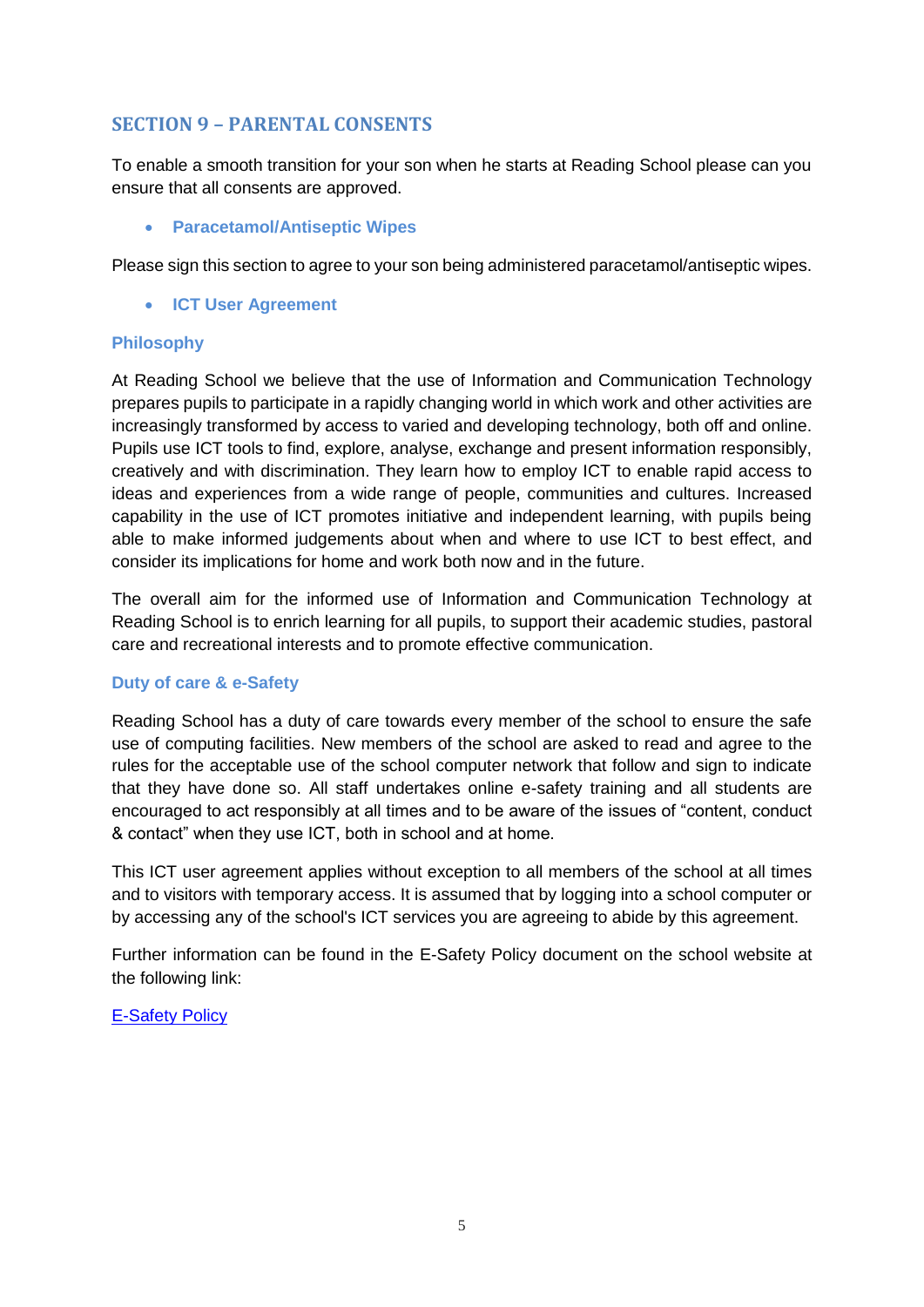## <span id="page-6-0"></span>**Bromcom – email communications sent home**

Reading School operates a service called Bromcom MIS, which is used by a large number of schools across the UK to communicate with parents by email and text message. Bromcom will be beneficial to you because:

- Messages will get to you reliably,
- We can send messages independently to a mother and father at the same time,
- You will quickly know about important or urgent messages,
- We can tell you more about what is going on at the school.
- A weekly message from the Headmaster is sent to parents using this system of communication.
- Boarding parents will receive a Boarding Newsletter bi-weekly sent from Bromcom.

To use Bromcom we need to collect your personal email addresses and mobile numbers and we would ask you to complete and return the section in the Admission Form giving your consent for your details to be registered with Bromcom.

Please be assured that Bromcom is registered with the Data Protection Registrar and guarantees that all information you provide will be kept private and will not be passed on to any other organisation.

Important – when you sign up to Bromcom, email messages will be sent from 12027@bromcomcloud.com. Please add this address to your email address books (or approved sender list) to prevent messages from being blocked by your SPAM/JUNK filters.

## <span id="page-6-1"></span>**MCAS - My Child At School Parent Portal**

Reading School operates a service called MCAS which is the school's parent portal. Your child's attendance records, timetables and reports can all be viewed on MCAS. The application is also used as the school's payment system for topping up refectory accounts, the purchase of books or paying for school trips. Please be assured that MCAS is registered with the Data Protection Registrar and guarantees that all information you provide will be kept private and will not be passed on to any other organisation.

## <span id="page-6-2"></span>**Other Third Party Software**

The school sometimes registers with a range of web based service providers such as MS Teams. Registering with these providers requires that some personal information about your son is provided. This may include his name, date of birth, year group and email address. We do not share your son's details with any company that has not been verified under the Privacy Act 1988.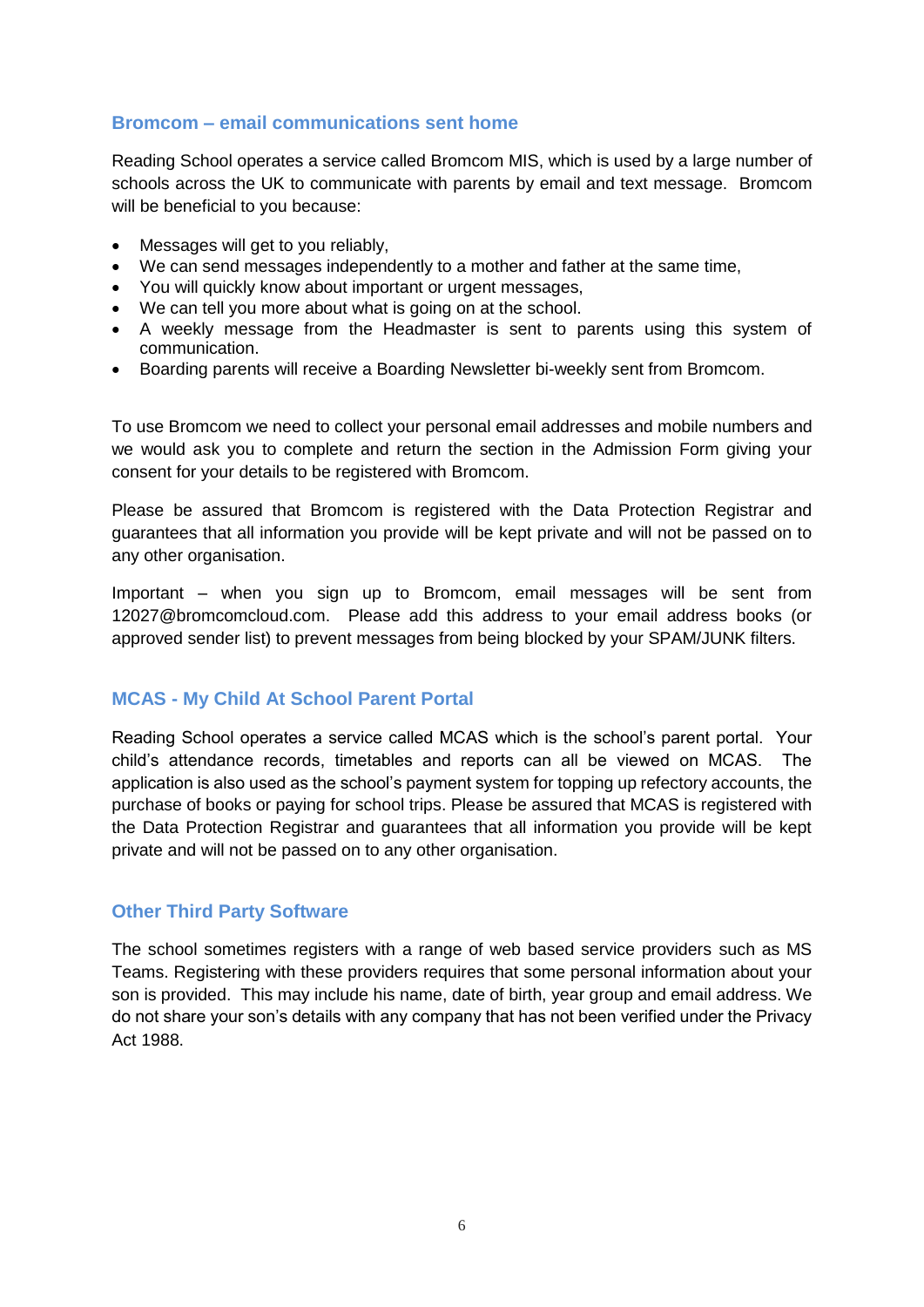## <span id="page-7-0"></span>**Permission for Biometric System**

Government guidance says parental permission must be obtained to use students' biometric data. Biometric data can be used in a number of different ways, but in Reading School we use data extracted from your son's fingerprint to allow him to pay for food in the Refectory.

We have been using this method of payment since April 2011 and have recognised substantial benefits:

- Faster payment reduces queuing time
- Students do not need to bring cash into school
- Students can't 'lose' their fingerprint!
- Free school meals allowances added automatically

We have also had a lot of positive feedback from parents who tell us that they like the convenience of adding funds on line and being able to see what their sons are purchasing.

We would like to reassure boys and parents that the fingerprint images cannot be used by any other source for identification purposes. The system uses an image of the fingerprint to create a mathematical algorithm and then discards the fingerprint, only the numbers remain and these cannot be reinterpreted back into a fingerprint image.

Biometric registration is purely voluntary and those not wishing to sign up are still able to use the system by way of a card. However, if the card is lost there is a charge of £5 for a replacement. A card system is less secure as a lost card can be used by the finder until such time as the loss is reported and the card cancelled. If you would prefer your son to have a card then please contact Mr Taylor, Chief Operations Officer by e-mail on [dtaylor@reading](mailto:dtaylor@reading-school.co.uk)[school.co.uk](mailto:dtaylor@reading-school.co.uk) and this can be arranged.

## <span id="page-7-1"></span>**Using Images of Children**

Occasionally, we may take photographs of pupils at Reading School. We may use these images in our schools prospectus or in other printed publications that we produce, as well as on our website or on project display boards at our school. We may also make video or webcam recordings for school-to-school conferences, monitoring or other educational use.

From time to time, our school may be visited by the media who will take photographs or film footage of a visiting dignitary or other high profile event. Pupils will often appear in these images, which may appear in local or national newspapers, or on televised news programmes. To comply with the Data Protection Act 1998, we need your permission before we can photograph or make any recordings of your child for promotional purposes. Please answer questions 1 to 4 on the Admission Form. They are:

- May we use your child's photograph in the school prospectus and other printed publications that we produce for promotional purposes or on project display boards?
- May we use your child's image on our website?
- May we record your child's image on video or webcam?
- Are you happy for your child to appear in the media?
- Are you happy for your child to appear on internal display boards in school?

Please note that websites can be viewed throughout the world and not just in the United Kingdom where UK law applies.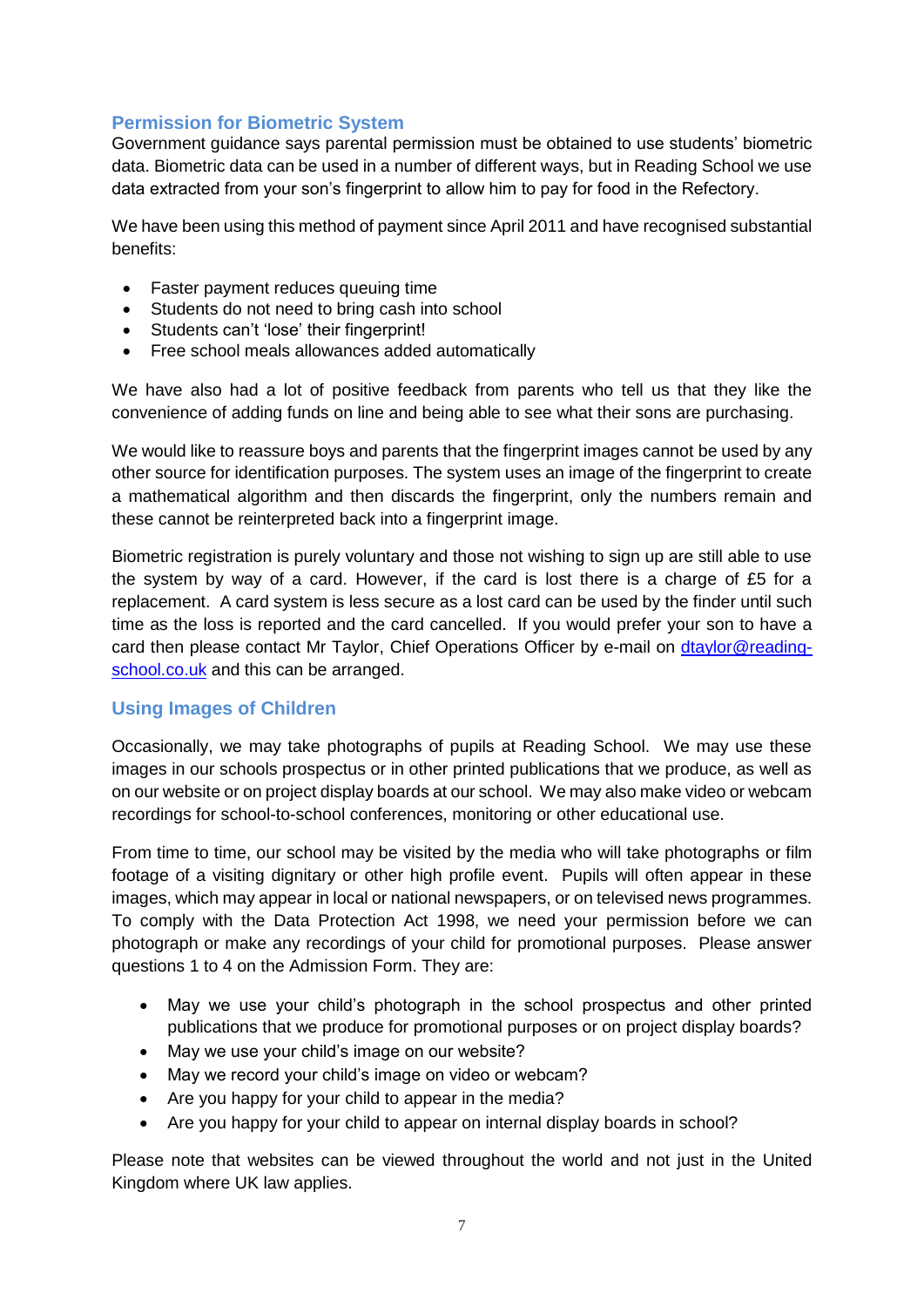#### **Home School Agreement**

Please click on the link below to read the following:

#### [Home School Agreement Policy](https://www.reading-school.co.uk/attachments/download.asp?file=2991&type=pdf)

#### **Generic Parental Consent - For All Off Site Activities**

When students take part in any off-site activities; the contact information, medical details and dietary requirements held on the School's database will be used.

#### **Local Learning Area visits:**

The school has a defined 'local learning area'. Visits leaving the school site and utilising this, local area (see the Educational Visits Policy for the defined area) are considered to be an integral part of the curriculum. These visits are planned and delivered by school staff, may involve minibus or other forms of approved transport and are delivered free of charge.

#### **Parents will be informed of any Local Learning Area visits:**

Where these visits take place within the school day your consent is assumed unless you have explicitly asked to opt out, via email, to the Visit Leader.

#### **Activities taking place beyond the normal school day**

Parents will be informed of any visit taking place beyond the normal school day and additional consent will be sought.

#### **PE lessons**

Due to the varied and expansive PE curriculum that Reading School seeks to deliver, we make use of a range of locations within our Local Learning Area, such as, but not limited to: Reading University Sports Park, Rivermead, Palmer Park and our own playing fields at Morgan Road.

All PE lessons, including those offsite are delivered by school staff. Offsite lessons may involve students being transported using a school minibus or other forms of approved transport. You will not be informed of the individual PE lessons that take place offsite.

Your child's participation in the full PE curriculum is assumed, unless you have explicitly asked to opt out.

#### **Whole School Events**

For whole school events such as the annual Commemoration Service at St Mary's Church, or Sports Day at Palmer Park you will be informed via the weekly Headmaster's Bulletin and website of arrangements and these events will run on an opt-out basis, with attendance assumed unless the school is notified in writing.

Please click on the link to read the following: [Educational Visits Policy](https://www.reading-school.co.uk/attachments/download.asp?file=3055&type=pdf)

#### **Code of Conduct - For All Students On School Visits**

As you are aware in today's climate, there are certain precautions we must take before taking your child on the proposed visit. In respect of Health & Safety regulations and insurance, we require the assurance of yourself and your child that the following rules of behaviour will be adhered to both before and during the visit. Failure to comply with these rules while abroad may result in the removal of privileges such as free time without direct supervision, as we may not be able to guarantee the safety of the student. If, in very extreme cases, staff feel that they are not able to guarantee the continued safety of the student because of serious or repeated